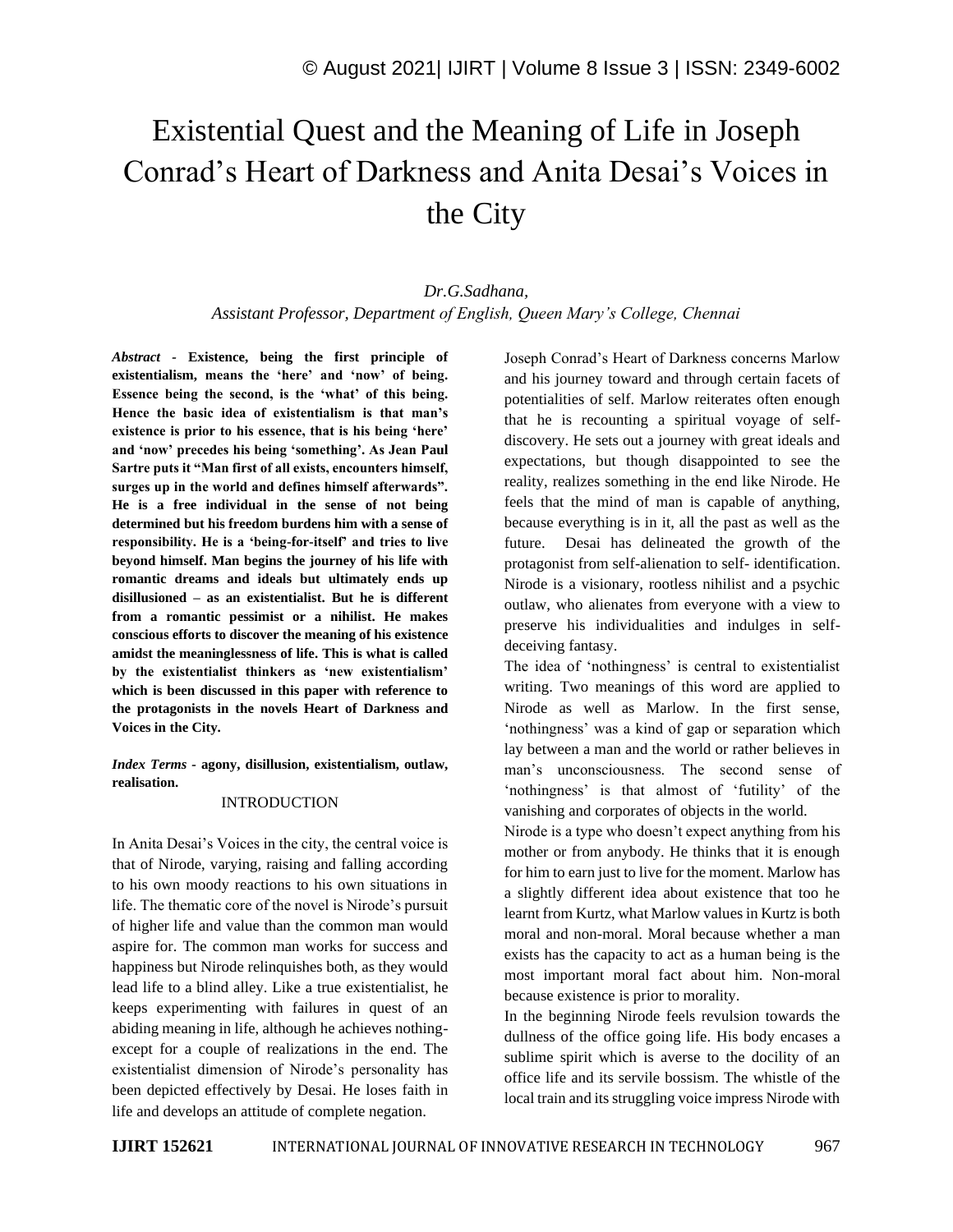## © August 2021| IJIRT | Volume 8 Issue 3 | ISSN: 2349-6002

the thoughts to bid good bye to the city. He feels it is difficult to survive in the city same way Marlow leaves his work in order to live the life - the life of ultimate wisdom and completeness. He says "I don't like workno man does - but I like what is in the work - the chance to find yourself; your own reality for yourselfnot for others. What no other man can even know" (Page no #), which clearly establishes Marlow's existential state.

The concept of freedom is more or less the same in the two characters. Suffering, disaffection, disillusionment have made Nirode an 'outlawed hermit'- a hermit who loves freedom. Independence is too damn expensive. He strives independence from family tradition, title and heritage and so wants to be on his own. He feels fully at liberty when he is out of these bondages. In the same way Marlow feels that discovery of the self is the discovery of one's freedom. To Kurtz it means freedom to become his own diabolical God. This freedom seems to Marlow, both exalting and revolting. The quest, for Kurtz, is the discovery of the dreadful burden of human freedom.

Nirode feels that the entire world of eating, drinking, conservation in cafe, hotels, dances, singing, music and conference, meaningless rushes in buses from streets to streets of Calcutta and the suburbs leads nobody to anywhere. He feels that the multitudinous voices in the city reducing most of the men and women into the insignificant position of insects, ants and moth as in the paintings of Dharma. Same way in the climax, Marlow follows Kurtz ashore, confounds the beat of drum with the beating of his heart, returns to Europe a changed and more knowing man. He feels that ordinary people are now intruders whose knowledge of life was an irritating pretence because he felt so sure that their knowledge about life is simple, silly and selfish.

Existential philosophy lays emphases on many journey of the reverse. Heart of Darkness may aptly be described as the story of reverse. Being the emissary, Marlow aims at glory but ultimately discovers that he is hollow at the core. The more he advances, the more he is driven away from the civilization. After Kurtz's death the spiritual agony has passed on to Marlow. It becomes a crisis of an individual who does not subscribe to the accepted norms and codes of the society. He goes on to live the life that Kurtz's has dropped. His ultimate realization of wisdom is that life is a greater riddle than some of us think it to be.

Cast away involvement is another central trait of these existential heroes. Most of the characters in the Voices in the city are shown working for it and mostly failing. The attempts and failures make the character human and life like. Nirode gives up all for the higher purpose of life. He withdraws himself from communicating with others. He rejects all the demands and desires to achieve something meaningful in life.

Near the end, Marlow realizes that Kurtz is the one thing he has been seeking, 'the enchanted princess', whose approaches are fraught with danger. He does not find what he had expected all along, a good man amidst corruption. The causes for Marlow's disappointment are within – in his towering expedition and ambition and his rootless idealism. The word 'horror' uttered by Kurtz has made him proud of his knowledge of man's existential predicament in the world of illusion. With this superior knowledge he returns to Brussels, 'The Sepulchral City' where people can be seen always dreaming their silly and insignificant dreams. Same way Nirode feels that Calcutta is the city of 'death and decay' and he wanted to get out of it.

The philosophical message of Voices in the city is that Nirode seems to be delving deeper and deeper in life, below its apparent surface for higher meaning and comes to the conclusion that life should be a state of ideal detachment. But he discovers that he is yet involved and committed and realizes that the independence is disease and detachment is health. He wants to move away from failure to failure to rock bottom. He is not ready to sacrifice his ideals for anything. The habit of withdrawal from life makes him move from self-alienation to self-identification (which he hardly achieves). He is in a sense portrayed as a nihilist (A nihilist need not be a pessimist) in search of meaning of the inner self.

The existential theories of the problem of knowledge, that is the gap between abstract reasoning and actual life, the problem of reality - that is being and becoming, the problem of existence of man in the world, the problem of communication between the man and the fellow-man and the problem of transcendence between man and God are all brought out through the protagonists in the two novels.

In Nirode a drastic change comes about after Monisha's death. A searing realization dawns upon him. He comes to the conclusion that wisdom lies not in avoiding the expense but in making the journey